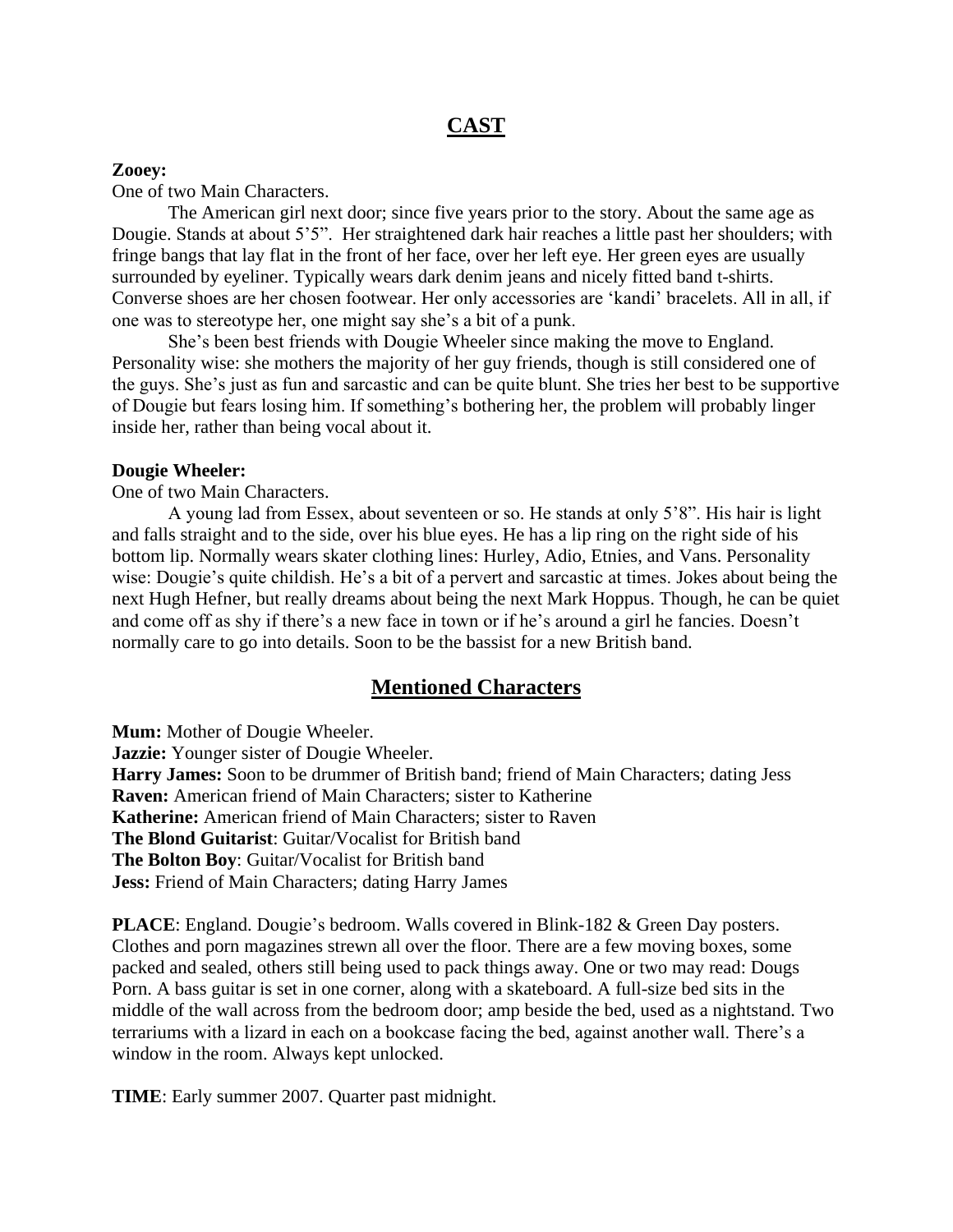*Dougie is dressed in comfortable pajamas & sleeping comfortably — face down — on a disheveled bed. Music plays softly in the background – helping him snooze the night away; mainly Blink-182. Zooey stealthily enters through window. Dougie stirs, but doesn't face the window. Zooey's still in public apparel: jeans, fitted band t-shirt, and Converse; her brown hair is straightened and worn down, her fringe is strategically placed over one eye.*

# ZOOEY

*(Whispers towards bed)* Hey, you up still? *(Silently waits response, observes messy heap on bed)*

## DOUGIE

*(Stirs in sleep, finally rolls around on his back)* Errr…no. I'm sleeping. Dreaming about being on the red carpet of some award show, where I am winning Best Pop Mop. And all the girls are swooning at the sight of me and want me to sign their knickers. Oh, one of them is a hot surfer babe! Grawr.

*Zooey rolls eyes; softly chuckles. Dougie smirks before opening one eye after another.*

## DOUGIE (cont.)

Oh. Oh, no. Well. Now I'm awake. *(Wipes sleep from eyes)* I suppose. *(Looks at Zooey)* What's up?

## ZOOEY

*(Smile fades slightly; approaches the side of bed)* Well, I uh…I just wanted to apologize for earlier. *(Fidgets with fingers, realizes, and drops hands to sides. Dougie sits up and leans against pillow/headboard)* I shouldn't have snapped at you.

#### DOUGIE

*(Arches brow in disbelief)* You're losin' sleep over that?

## ZOOEY

*(Snaps)* Shut up! *(Slouches)* Dougs, you're my best friend and it's just… *(sighs, not knowing where to go with argument)* I should have been more supportive.

## DOUGIE

*(Slowly nods)* Hmm, yes. Ya should've been. *(Shrugs)* Eh, I'm over it.

*Zooey continues frowning, Dougie sighs mockingly, slides over, throwing blankets aside; patting a place on bed beside him.*

## DOUGIE (cont.)

Come on. Get in…Just keep ya hands ta ya'self.

*Zooey rolls eyes as she approaches and takes a place in the bed.*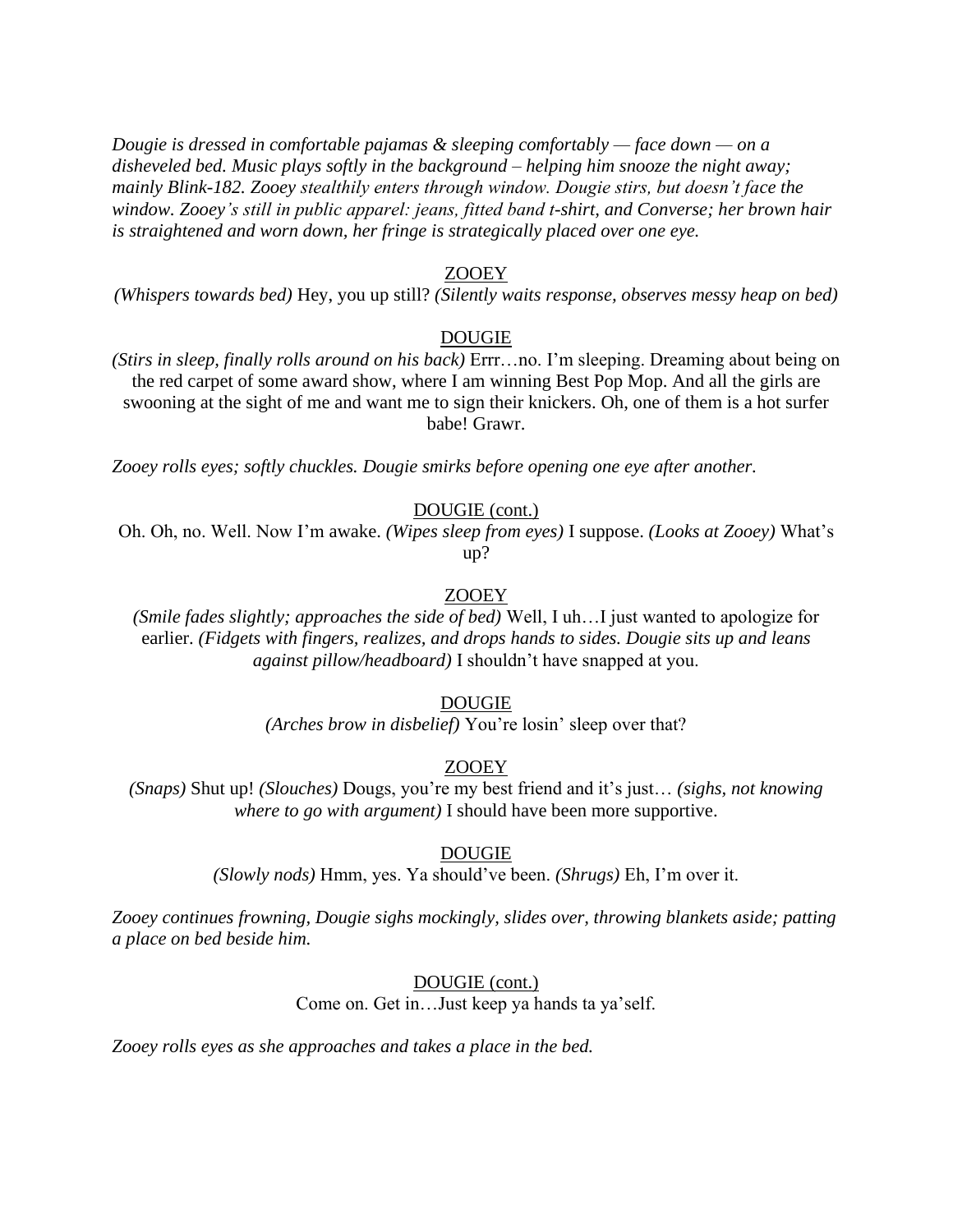# DOUGIE (cont.)

No, I'm serious. I don't want any funny business from down und'ah! Any sudden movement shall lead to severe punishment.

# ZOOEY

*(Scoffs; mutters to self)* Severe punishment? *(Turns to him; throws arms over top of the comforter)* What, so I can't breathe?

## DOUGIE

*(Shakes head childishly)* Nope. *(articulates)* You must hold your breath or at least come out from under the sheets if you insist on breathing. *(snobbishly raises nose)*

*Zooey scoffs, rolling her eyes playfully. Room goes still as the two sit in bed, not looking at the other. Zooey tilts head to side, as if thinking about something distantly. Still doesn't look at Dougie.*

# ZOOEY

Dougs?

# DOUGIE

*(mimicking tone; still not looking at her)* Zoes?

## ZOOEY

*(bluntly)* My parents want to move back to the States.

## DOUGIE

*(confused stare)* States? What are those?

*Zooey frowns, gives Dougie a disapproving glance. Dougie shrugs, looks away, thinking.*

DOUGIE (cont.) Well, that's jus' too bad, isn't it?

# ZOOEY

*(chastising)* Dougie.

## DOUGIE

*(as if laying the cards out on the table)* Listen, there's only room for one of us ta walk out on this town. An' I don't really think the world can handle both of us goin' off, doin' our thing all at once. *(shrugs)* It wouldn't know what ta do with itself. *(looks at Zooey)* Which one of us will it follow? Seriously. It's like… *(ponders)* It's like askin' Mum to part with both children. Jus' isn't done. Jus'...not cool.

## ZOOEY

*(shakes head; scoffs)* You're such a loser. *(long pause; takes a deep breath, frowns)* I seriously don't want to go back to America.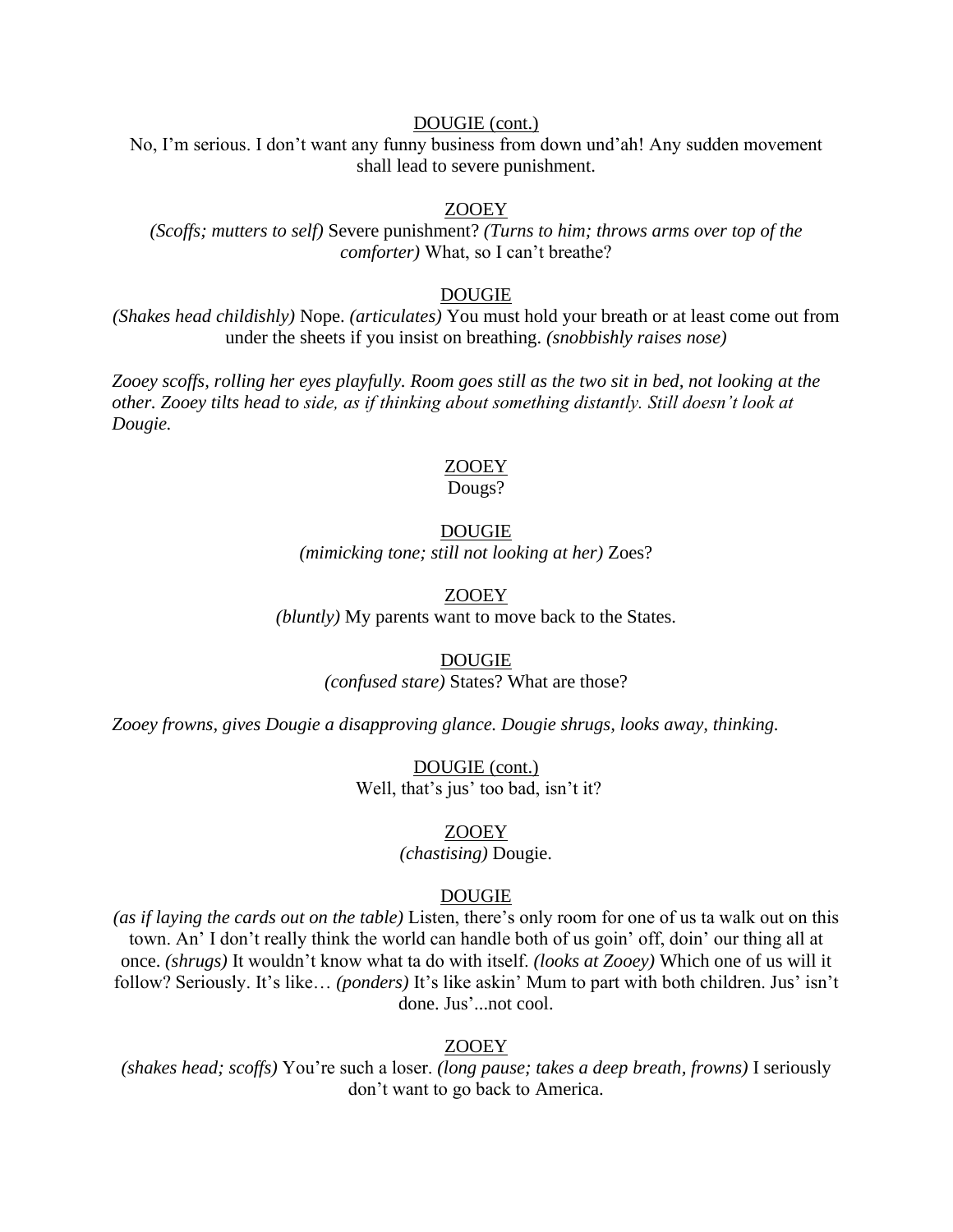*(small frown)* I seriously don't wan'ch'ya to, either.

# ZOOEY

*(looks at space in front of her, shrugs)* Not like it should matter to you. Not if you're planning to move in with the band. We won't see each other anyways…

## DOUGIE

*(taken aback)* I'm moving a half hour away. You're talking 'bout placin' a whole ocean between us. And of course, we'll see each other!

# ZOOEY

We've had an ocean between us before.

DOUGIE Yeah, but tha' was before I knew ya!

*Short silence between them.*

# ZOOEY

*(looks away)* Okay. *(shakes head, glances at him)* I still don't see what's changed. Other than we know each other now. We talk to Raven and Kathrine loads on the internet. It's not like we'll stop talking. And maybe I'll come back for Uni.

#### DOUGIE

*(shakes head stubbornly)* Not the same.

# ZOOEY

*(rolls eyes)* I don't see how not.

## DOUGIE

*(ponders, suggests plainly)* Maybe…you should just move in here.

## ZOOEY

## *(stunned)* Quoi?

# DOUGIE

*(rationalizing)* Well, it's not exactly like I'll be occupyin' the room. It's just Mum an' Jazzie here. *(pauses)* And someone's gotta take care of Lewis an' Sukie. *(points over to terrariums; each contains a lizard)*

## ZOOEY

*(scoffs)* Oh, so now you're turning me into your housemaid?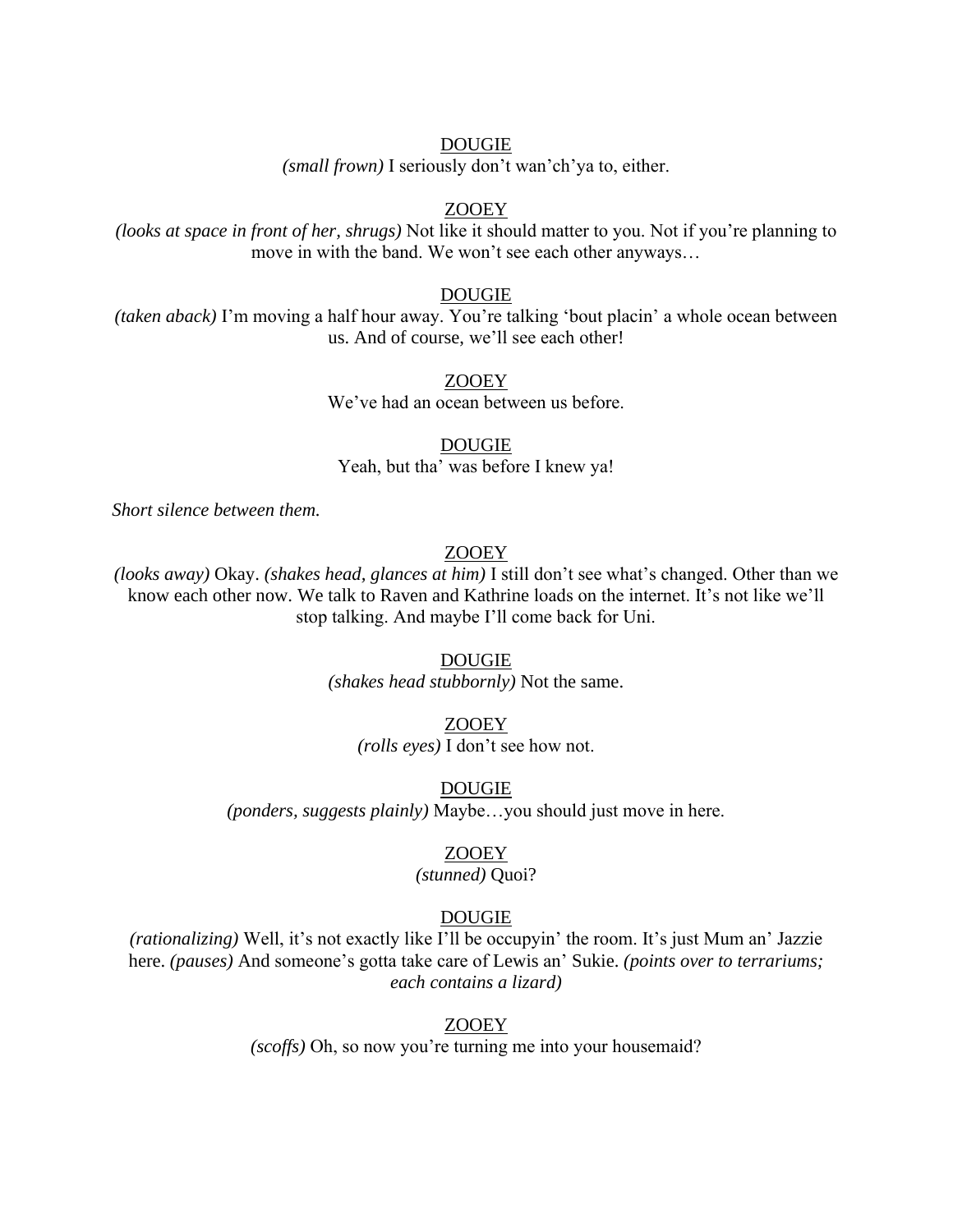*(defensively snaps)* No! *(shakes head, wittily replies)* Not a housemaid…just my room...maid. *(shakes head at stupidity of statement and carries on)* Couldn't care less about the rest of the house. Can't really expect anyone livin' here ta feed 'em. *(starts to list things off with fingers)* Change their water bowls. Clean their tanks. Make sure they get out for a walk. Make sure they grow up with the finest education. Listen to 'em when they have problems.

## ZOOEY

*(softly spoken to self)* Education? *(shakes head; to Dougie)* Dougie, they're lizards. *(he just blinks at her; she continues)* In a tank…with everything they could possibly need to survive in a house...as domestic reptiles. I don't think they'll have many woes, so long as they continue to be taken care of.

## DOUGIE

*(mock outrage)* Well, how would ya know? *(scoffs)* Have you ever tried listenin' to 'em? Hear what **they've** got ta say?

#### ZOOEY

No Dougie. **They're** lizards. They shouldn't be **saying** anything.

## DOUGIE

*(crosses arms)* Well, with **that** attitude…I'm thinkin' I don't want ya livin' here an' takin' care of 'em now. *(climbs out of bed, stands in front of tanks. Feeds lizards; speaking to them)* Don't listen ta the mean girl. She's jus' a girl. She doesn't understand.

#### ZOOEY

*(crosses arms, watching from bed)* Honestly, how old are you?

#### DOUGIE

*(faces her)* You're jus' jealous. *(places food down)*

# ZOOEY

Of what?

# DOUGIE

*(takes seat back on bed)* Of me givin' my lizards more attention than I give you.

#### ZOOEY

*(tosses hands in air, surrendering)* Oh, you caught me! *(fails at trying not to laugh)*

DOUGIE

*(sarcastic, smug tone)* Damn straight I caught you. Know why?

#### ZOOEY

*(feigns interest)* Why's that?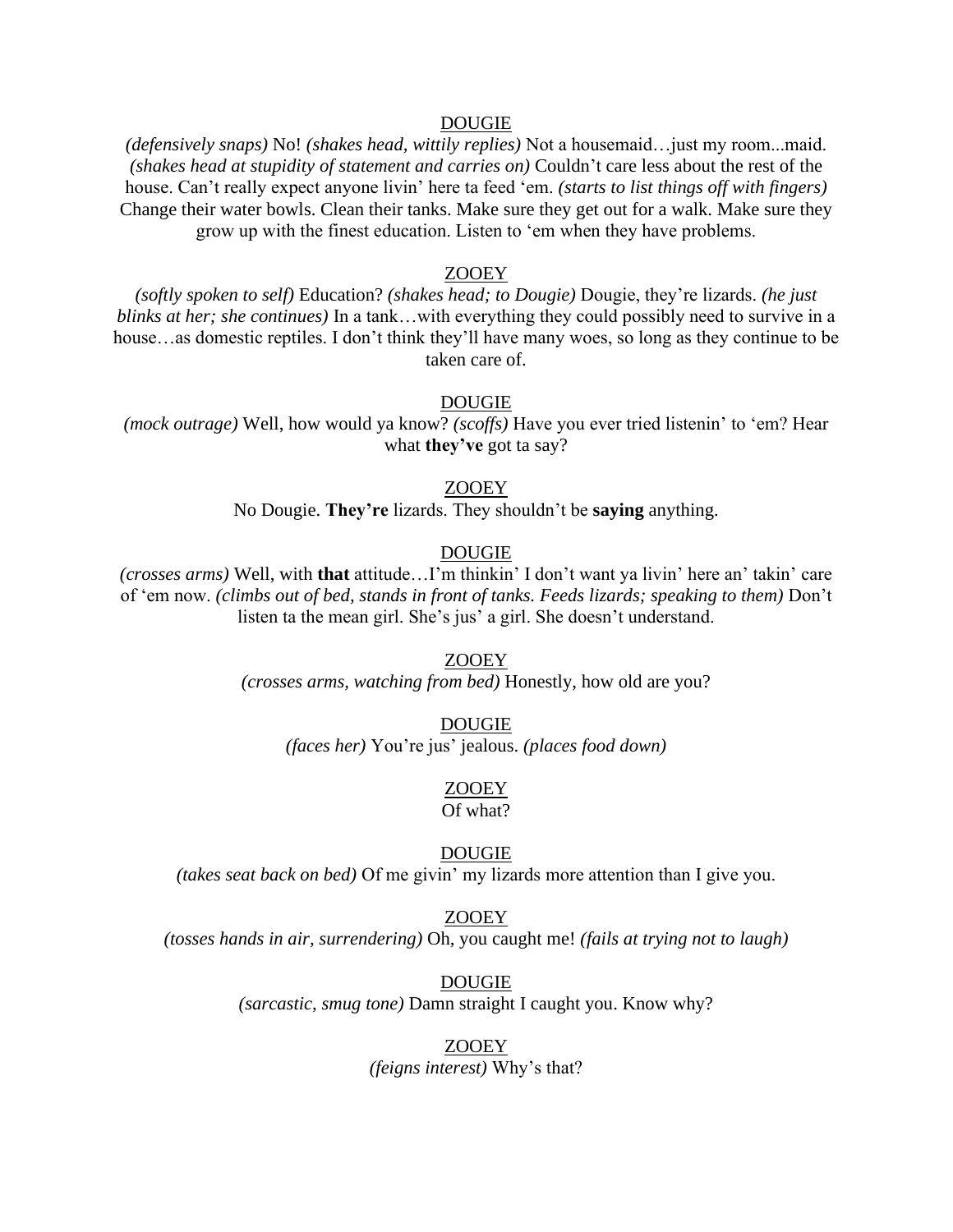# DOUGIE Because I'm Dougie Wheeler. *(proudly)* **Privates** Inspector.

ZOOEY

*(chokes on laughter; glances around the room and teases)* Business has been slow I see?

## DOUGIE

*(shrugs)* I do okay.

# ZOOEY

*(disbelief)* Okay. Ri-i-i-ight.

# DOUGIE *(frowns)* What? I do. *(pouts)*

ZOOEY Right. Dougie? *(pauses)* Your porn… *(slowly shakes head)* …doesn't count.

# DOUGIE *(mouth drops)* Hey! Sod off. I'm researchin' my field.

# ZOOEY

Field?

# DOUGIE Yeah. *(smugly)* I'm the next Hugh Hefner, ya know?

# ZOOEY *(Matter–of–fact tone)* Oh, no…I didn't know!

DOUGIE Yeah, and if ya behave I might make ya Play-Mate of the Month.

# ZOOEY

# *(scoffs)* Oh please.

# DOUGIE

*(shrugs with slight approval)* Begging's a start. *(nods head pointedly)* Though, ya might want to try bribing; has more of a promising outcome.

# ZOOEY

# Dougie!

*She playfully elbows him. The two laugh until they're submerged into silence yet again. Both look at anything but one another. Finally Zooey sighs and turns to Dougie.*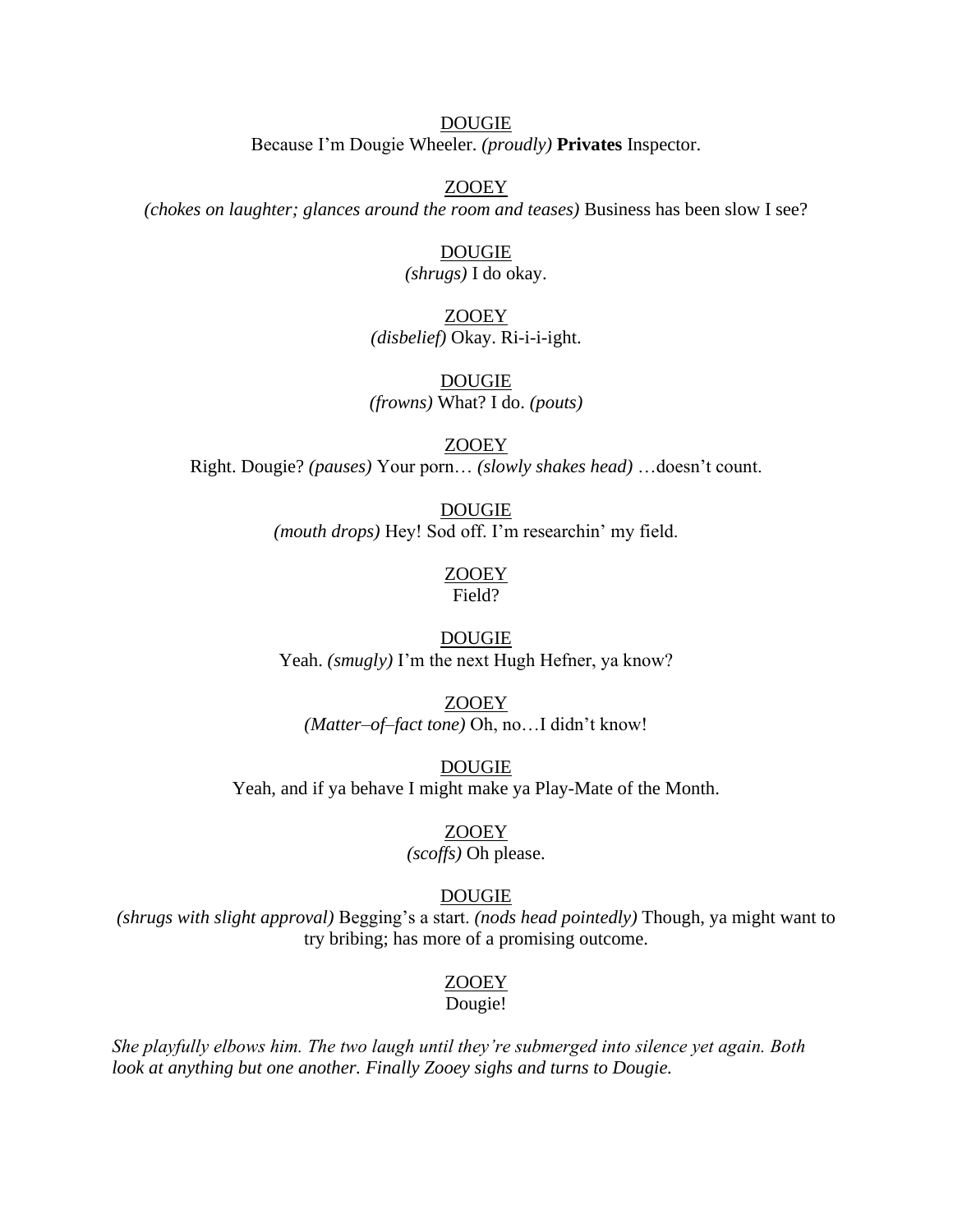ZOOEY (cont.) What are you thinking about?

## DOUGIE

*(sighs)* You.

## ZOOEY

*(surprised)* Seriously?

# DOUGIE

Yeah.

# ZOOEY *(curious)* What about me?

## DOUGIE

*(feigns pondering)* I'm thinkin'…red polka dotted bikini, instead of yellow for you. It'll bring the color out in ya eyes. Whereas the yellow'd jus' drown 'em in gray.

# ZOOEY

*(hits him with pillow)* Shut up!

# DOUGIE

*(laughs before choking back, stifling himself)* Okay. Alright. *(serious)* Fine what are you thinkin' about, then? And don't say hookin' up with me, because that's nothin' new.

# ZOOEY

Don't you wish? *(smug; Dougie glares. Ponders)* Hrm…well. I'm thinking: it's my last year of sixth form. Maybe my parents will just…hold off.

> DOUGIE *(nods)* That'd be cool.

## ZOOEY

*(scoffs)* Oh, please.

## DOUGIE

*(honest confusion)* What?

# ZOOEY

Dougie, it's just a thought. Not to mention, you really have no say in the matter. Remember, you're running away already. Some band. Trying to get noticed by loads of fan girls.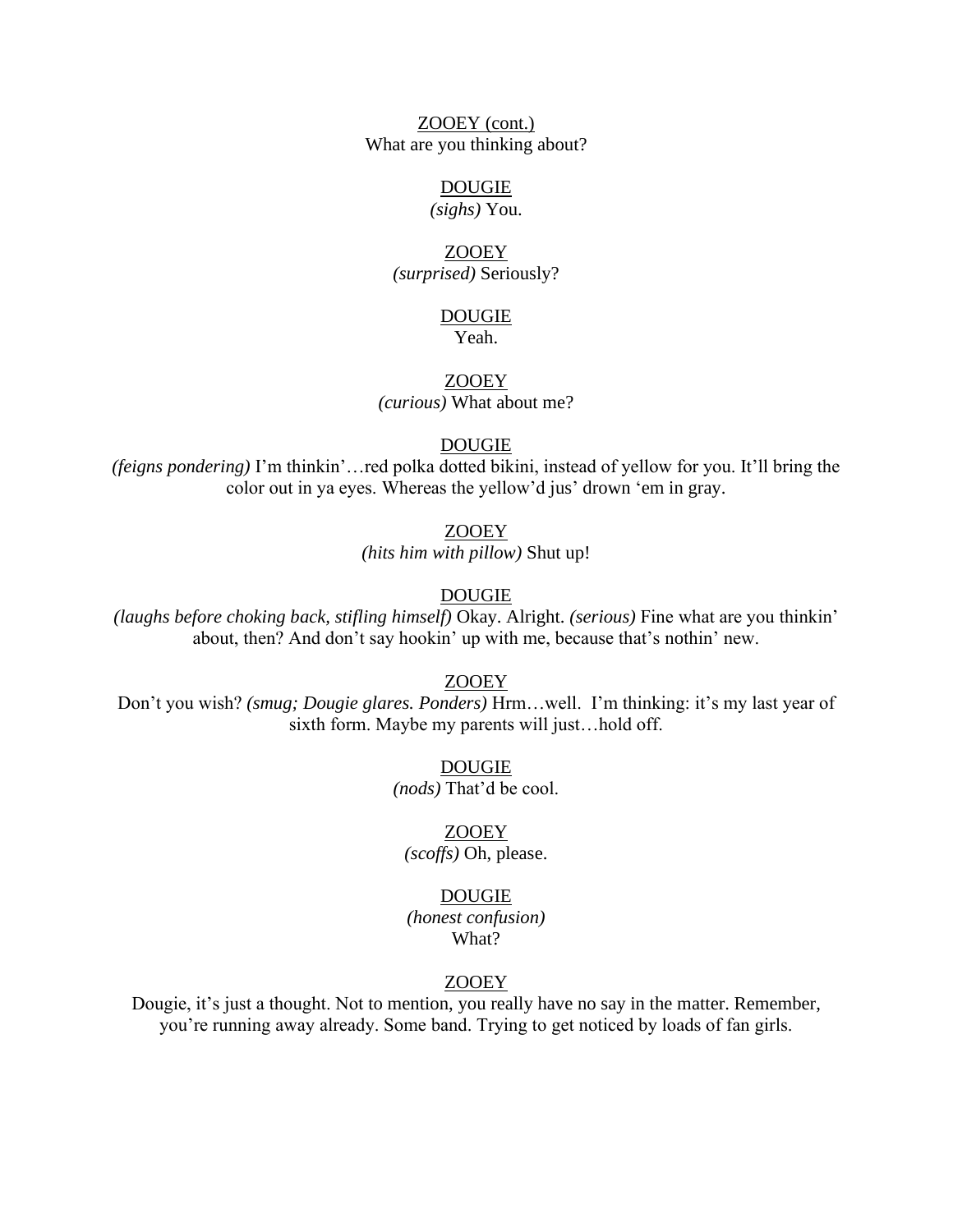*(to self)* Oooh, fan girls. Forgot about them. *(to Zooey)* And I'm not runnin' away! Thirty minutes. Maybe less – depending on speed. Ya don't listen very well. Seriously. *(scoffs)* Girls.

## ZOOEY

*(ignores him)* It's not like you're graduating with me. Or going off to college. Or Uni.

# DOUGIE

*(arches eyebrow)* With you?

# ZOOEY

*(slightly stunned)* Well…yeah. *(pauses)* I mean…with the gang and me. But then again, Harry's running off with you and that's about it. I mean…it's just us. *(shrugs)* And a few others. But they don't matter. *(pauses)* Not really.

## DOUGIE

*(curiously)* And...you do?

# ZOOEY

*(snaps)* I better.

## DOUGIE *(smirks; mutters)* You do.

## ZOOEY

## *(smiles)* Good.

*They look to one another for a long moment. Then, as if – for the first time – realizing just how close they are on the bed, Zooey blinks from her reverie and turns her face away.*

# ZOOEY (cont.)

So…enough of this rubbish. Tell me about this band of yours. Have you lot thought up a name?

*Dougie closes eyes, breaking from his own reverie. Disappointed that the moment hadn't gone the way he'd hoped. He really wanted to kiss her.*

#### DOUGIE

Yeah, that blond guitarist guy…he said somethin' 'bout Marty…or Delorian or somethin'. I dunno. *(to self)* Wasn't really paying attention.

ZOOEY

Well, did you suggest anything?

DOUGIE *(smug)* Yeah…I was thinkin': Blink-183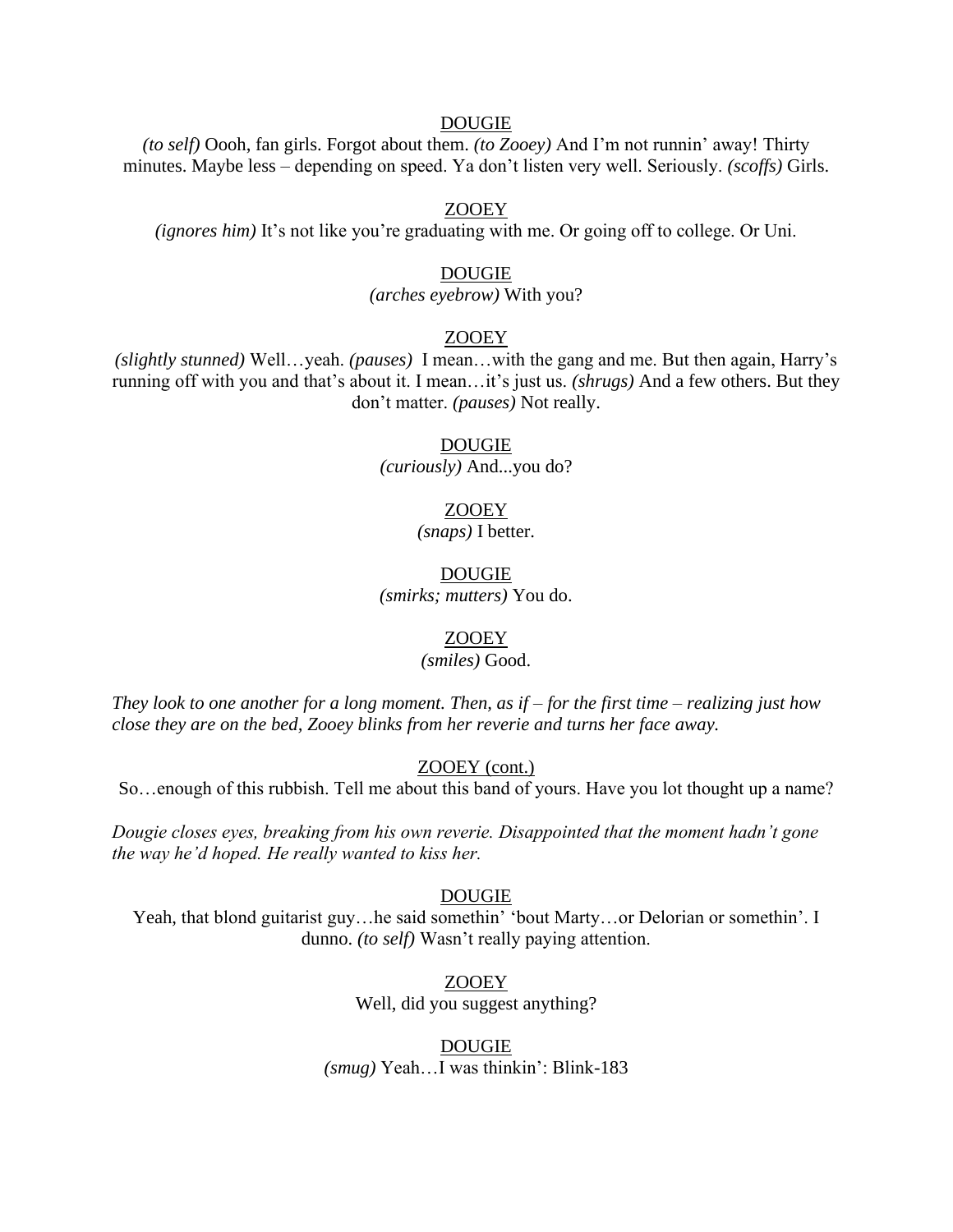# ZOOEY

*(sarcastic)* Oh, how original.

*She shifts, adjusts bed sheets, makes herself comfortable. Dougie shifts away, watching her.*

# DOUGIE

*(shrugs; feigning smug attitude)* I thought so. *(Zooey chuckles, he continues)* Better than Harry's suggestion anyways. *(mocks)* I mean, what kind of name is "Harry James & the Band". He's only a bloody drummer.

> ZOOEY *(chuckles)* Oh, is that all he is? Anyone tell Jess that?

> > DOUGIE Oh! Do ya think she oughtta know?

ZOOEY *(shrugs)* I think it's only fair. After all, they are dating!

> DOUGIE *(scoffs)* Oh, is that all?

ZOOEY Yeah. And who'd want to date someone who's a **bloody** drummer?

DOUGIE He may want to consider seeking medical attention for that. *(both snicker)*

> ZOOEY So, have you worked on any songs?

> > DOUGIE

Well, the two guitarists wrote a few songs already. I don't think Harry knows how to read, much less write. *(ponders)* Oh wait, that's me.

# ZOOEY

## But you write.

## DOUGIE

Yeah, about the destruction of the world. And hoping people choke and die.

ZOOEY

*(shrugs, offers a small pout)* I like your Scary Silence song.